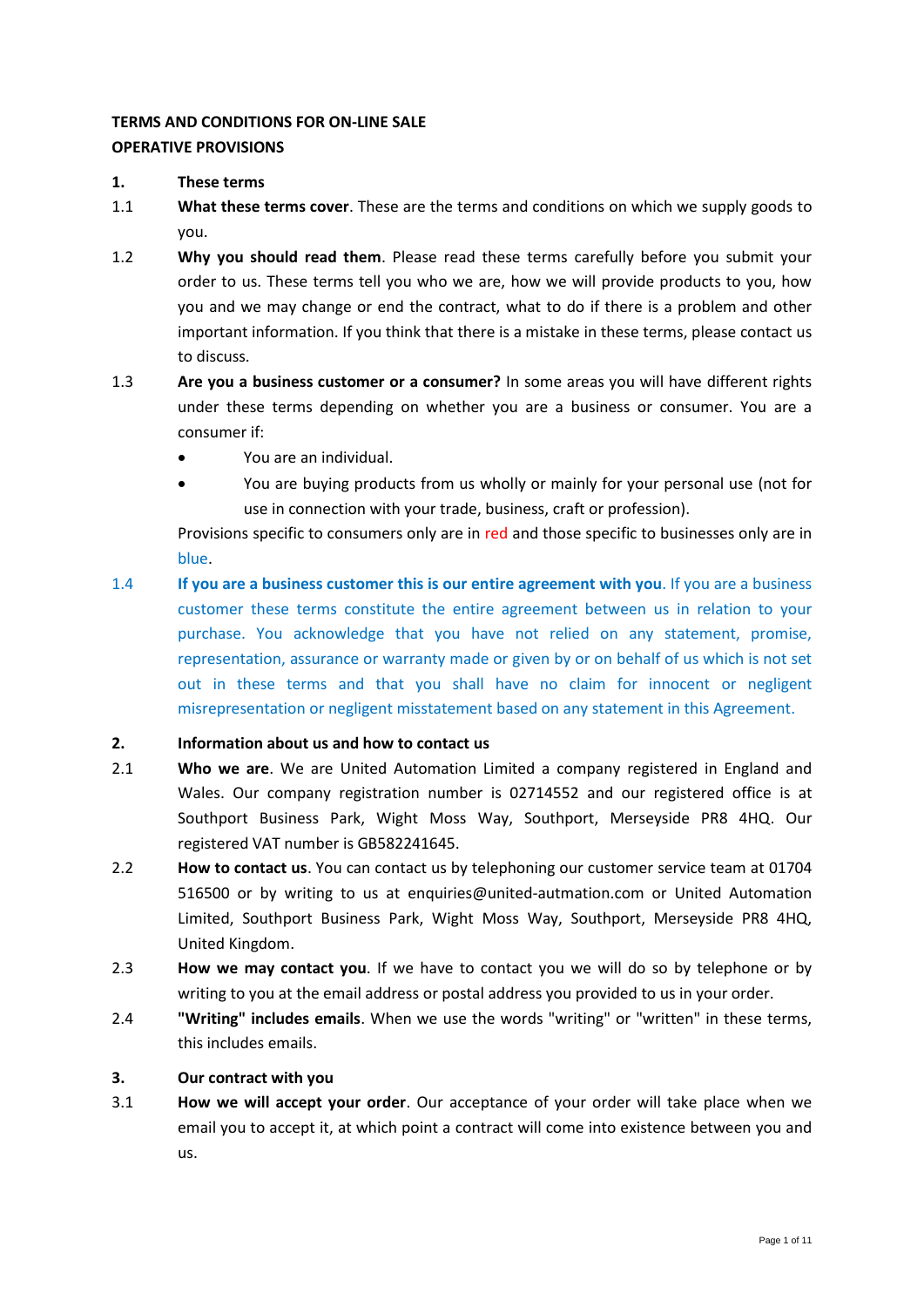3.2 **If we cannot accept your order**. If we are unable to accept your order, we will inform you of this in writing and will not charge you for the product. This might be because the product is out of stock, because of unexpected limits on our resources which we could not reasonably plan for, because a credit reference we have obtained for you does not meet our minimum requirements, because we have identified an error in the price or description of the product or because we are unable to meet a delivery deadline you have specified.

#### **4. Our products**

- 4.1 **Products may vary slightly from their pictures**. The images of the products on our website are for illustrative purposes only. Although we have made every effort to display the colours accurately, we cannot guarantee that a device's display of the colours accurately reflects the colour of the products. Your product may vary slightly from those images. All drawings, descriptive matter and specifications of goods on our website are for the sole purpose of giving an appropriate description of the products.
- 4.2 **Product packaging may vary**. The packaging of the product may vary from that shown in images on our website.

### <span id="page-1-0"></span>**5. Our rights to make changes**

- 5.1 **Minor changes to the products**. We may change the product:
	- 5.1.1 to reflect changes in relevant laws and regulatory requirements; and
	- 5.1.2 to implement minor technical adjustments and improvements, for example to address a security threat. These changes will not affect your use of the product**.**
- 5.2 If you are a business customer, we reserve the right to make any amendment to the products if the amendment will not materially affect the nature or quality of the products and we shall notify you in such event.

#### **6. Providing the products**

- 6.1 **Delivery costs**. The costs of delivery will be as displayed to you on our website.
- 6.2 **When we will provide the products**. If the products are goods we will deliver them to you as soon as reasonably possible.
- 6.3 **We are not responsible for delays outside our control**. If our supply of the products is delayed by an event outside our control then we will contact you as soon as possible to let you know and we will take steps to minimise the effect of the delay. Provided we do this we will not be liable for delays caused by the event, but if there is a risk of substantial delay you may contact us to end the contract and receive a refund for any products you have paid for but not received.
- 6.4 **If you are not at the delivery address when the product is delivered**. If no one is available at the address to take delivery and the products cannot be delivered, we will leave you a note informing you of how to collect the products from a local depot.
- 6.5 **If you do not re-arrange delivery**. If you do not collect the products from us as arranged or if, after a failed delivery to you, you do not re-arrange delivery or collect them from a delivery depot we will contact you for further instructions and may charge you for storage costs and any further delivery costs. If, despite our reasonable efforts, we are unable to contact you or re-arrange delivery or collection we may end the contract and clause [9.2](#page-5-0) will apply.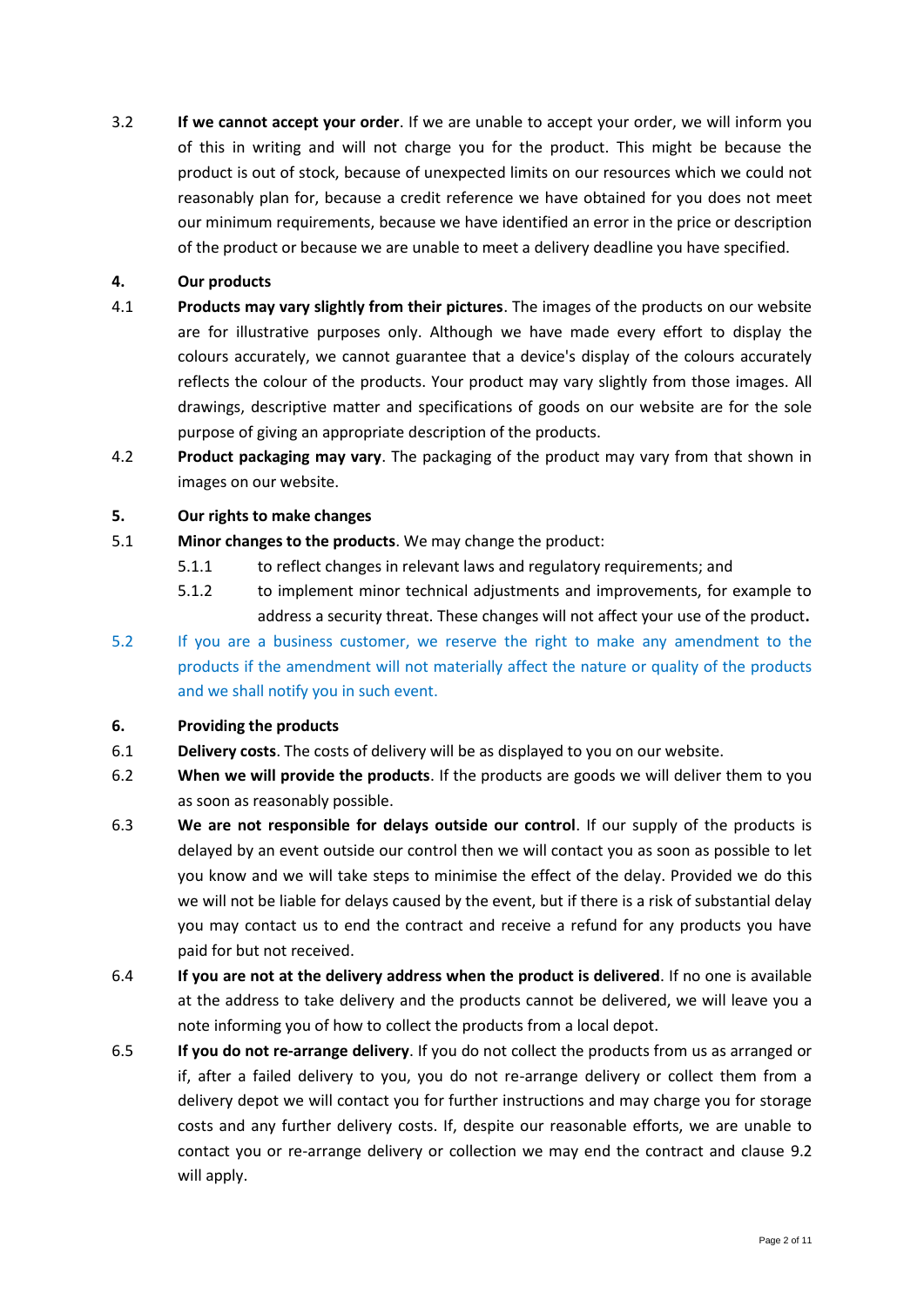- 6.6 **When you become responsible for the goods**. A product which is goods will be your responsibility from the time we deliver the product to the address you gave us.
- 6.7 **When you own goods**. You own a product which is goods once we have received payment in full.
- 6.8 **Reasons we may suspend the supply of products to you**. We may have to suspend the supply of a product to:
	- 6.8.1 deal with technical problems or make minor technical changes;
	- 6.8.2 update the product to reflect changes in relevant laws and regulatory requirements;
	- 6.8.3 make changes to the product as requested by you or notified by us to you (see claus[e 5\)](#page-1-0).
- 6.9 **Your rights if we suspend the supply of products**. We will contact you in advance to tell you we will be suspending supply of the product, unless the problem is urgent or an emergency. You may contact us to end the contract for a product if we suspend it, or tell you we are going to suspend it, in each case for a period of more than three months and we will refund any sums you have paid in advance for the product in respect of the period after you end the contract.

# **7. Your rights to end the contract**

- <span id="page-2-1"></span>7.1 **You can always end your contract with us**. Your rights when you end the contract will depend on what you have bought, whether there is anything wrong with it, how we are performing, when you decide to end the contract and whether you are a consumer or business customer:
	- 7.1.1 **If what you have bought is faulty or misdescribed you may have a legal right to end the contract** (or to get the product repaired or replaced or to get some or all of your money back), **see** clause [11](#page-5-1) if you are a consumer and clause [12](#page-6-0) if you are a business;
	- 7.1.2 **If you want to end the contract because of something we have done or have told you we are going to do,** see clause [7.2;](#page-2-0)
	- 7.1.3 **If you are a consumer and have just changed your mind about the product, see** clause [7.3.](#page-3-0) You may be able to get a refund if you are within the cooling-off period, but this may be subject to deductions and you will have to pay the costs of return of any goods;
	- 7.1.4 **In all other cases (if we are not at fault and you are not a consumer exercising your right to change your mind), see** clause [7.6](#page-3-1)**.**
- <span id="page-2-0"></span>7.2 **Ending the contract because of something we have done or are going to do**. If you are ending a contract for a reason set out at 7.2.1 to 7.2.4 below the contract will end immediately and we will refund you in full for any products which have not been provided and you may also be entitled to compensation. The reasons are:
	- 7.2.1 we have told you about an error in the price or description of the product you have ordered and you do not wish to proceed;
	- 7.2.2 there is a risk that supply of the products may be significantly delayed because of events outside our control;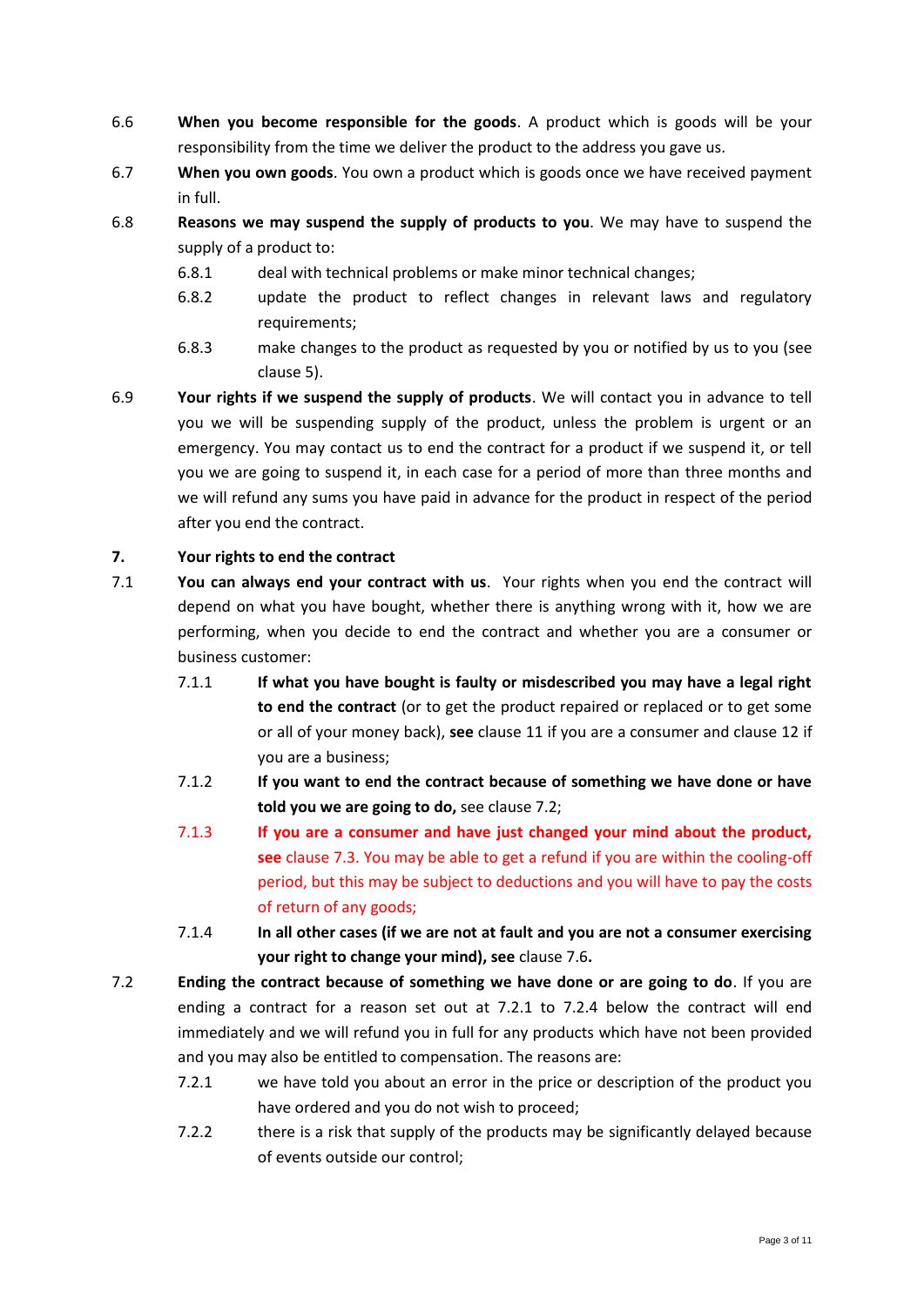- 7.2.3 we have suspended supply of the products for technical reasons, or notify you we are going to suspend them for technical reasons, in each case for a period of more than three months; or
- 7.2.4 you have a legal right to end the contract because of something we have done wrong.
- <span id="page-3-0"></span>7.3 **Exercising your right to change your mind if you are a consumer (Consumer Contracts Regulations 2013)**. If you are a consumer then for most products bought online you have a legal right to change your mind within 14 days and receive a refund. These rights, under the Consumer Contracts Regulations 2013, are explained in more detail in these terms.
- 7.4 **When consumers do not have a right to change their minds**. Your right as a consumer to change your mind does not apply in respect of:
	- 7.4.1 products sealed for health protection, once these have been unsealed after you receive them; and
	- 7.4.2 any products which become mixed inseparably with other items after their delivery.
- 7.5 **How long do consumers have to change their minds?** If you are a consumer how long you have to change your mind depends on what you have ordered and how it is delivered.
	- 7.5.1 **Have you bought goods?**, if so you have 14 days after the day you (or someone you nominate) receives the goods, **unless**:
		- 7.5.1.1 **Your goods are split into several deliveries over different days**. In this case you have until 14 days after the day you (or someone you nominate) receives the last delivery.
		- 7.5.1.2 **Your goods are for regular delivery over a set period**. In this case you have until 14 days after the day you (or someone you nominate) receives the first delivery of the goods.
- <span id="page-3-1"></span>7.6 **Ending the contract where we are not at fault and there is no right to change your mind**. Even if we are not at fault and you are not a consumer who has a right to change their mind (see clause [7.1\)](#page-2-1), you can still end the contract before it is completed, but you may have to pay us compensation. A contract for goods is completed when the product is paid for and delivered. If you want to end a contract before it is completed where we are not at fault and you are not a consumer who has changed their mind, just contact us to let us know. The contract will end immediately and we will refund any sums paid by you for products not provided but we may deduct from that refund (or, if you have not made an advance payment, charge you) reasonable compensation for the net costs we will incur as a result of your ending the contract.
- **8. How to end the contract with us (including if you are a consumer who has changed their mind)**
- 8.1 **Tell us you want to end the contract**. To end the contract with us, please let us know by doing one of the following:
	- 8.1.1 **Phone or email**. Call customer services on 01704 516500 or email us at [quality@united-automation.com](mailto:quality@united-automation.com) Please provide your name, home address, details of the order and, where available, your phone number and email address.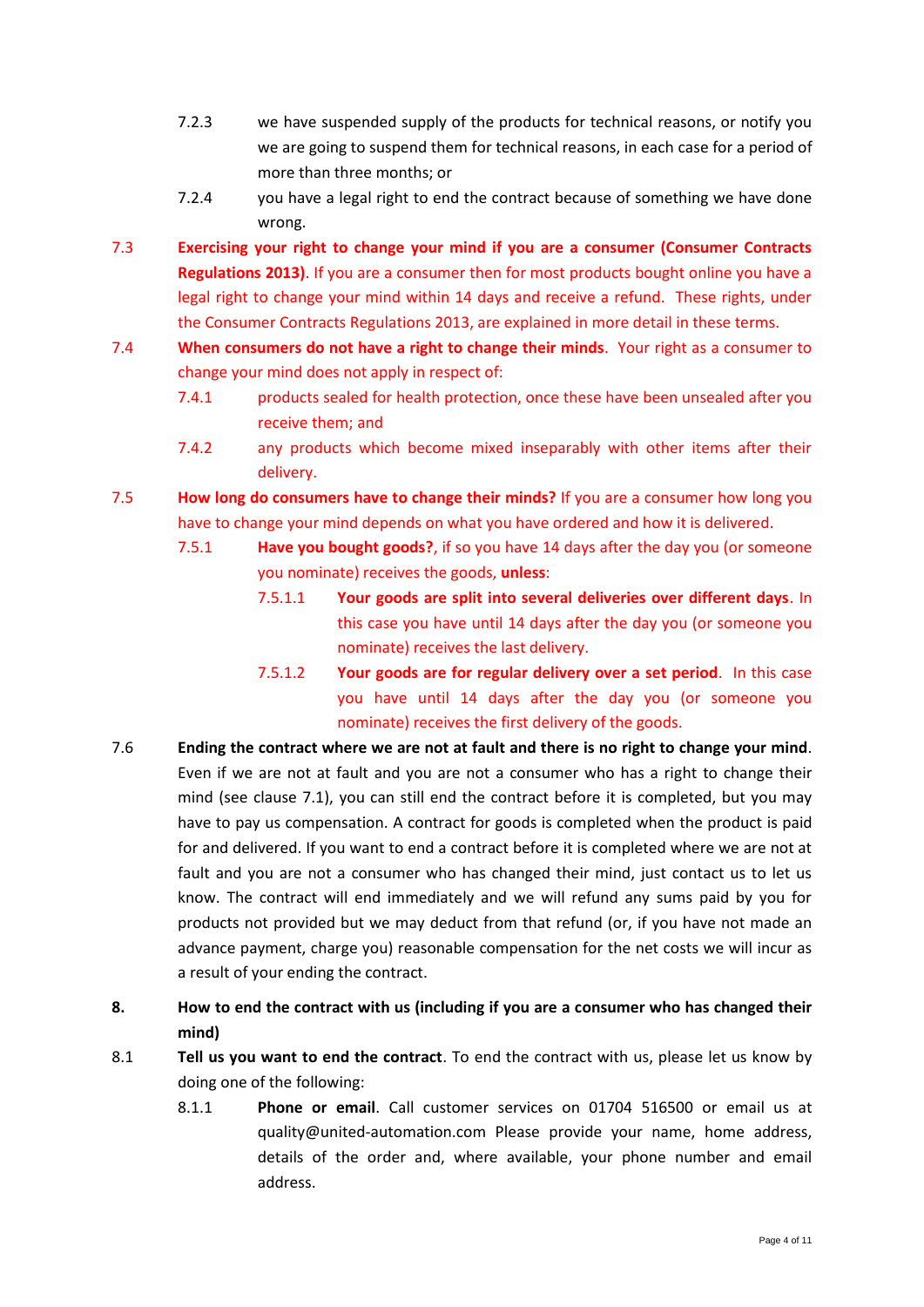<span id="page-4-0"></span>8.2 **Returning products after ending the contract**. If you end the contract for any reason after products have been dispatched to you or you have received them, you must return them to us. You must either return the goods in person to where you bought them, post them back to us at United Automation Ltd, Southport Business Park, Wight Moss Way, Southport, Merseyside PR8 4HQ, United Kingdom or (if they are not suitable for posting) allow us to collect them from you. Please call customer services on 01704 516500 or email us at enquiries@united-automation.com for a return label or to arrange collection. If you are a consumer exercising your right to change your mind you must send off the goods within 14 days of telling us you wish to end the contract.

# 8.3 **When we will pay the costs of return**. We will pay the costs of return:

- 8.3.1 if the products are faulty or misdescribed;
- 8.3.2 if you are ending the contract because we have told you of an upcoming change to the product or these terms, an error in pricing or description, a delay in delivery due to events outside our control or because you have a legal right to do so as a result of something we have done wrong.

In all other circumstances (including where you are a consumer exercising your right to change your mind) you must pay the costs of return.

- 8.4 **What we charge for collection**. If you are responsible for the costs of return and we are collecting the product from you, we will charge you the direct cost to us of collection.
- 8.5 **How we will refund you**. If you are entitled to a refund under these terms we will refund you the price you paid for the products including delivery costs, by the method you used for payment. However, we may make deductions from the price, as described below.
- 8.6 **When we may make deduction from refunds if you are a consumer exercising your right to change your mind**. If you are exercising your right to change your mind:
	- 8.6.1 We may reduce your refund of the price (excluding delivery costs) to reflect any reduction in the value of the goods, if this has been caused by your handling them in a way which would not be permitted in a shop. If we refund you the price paid before we are able to inspect the goods and later discover you have handled them in an unacceptable way, you must pay us an appropriate amount.
	- 8.6.2 The maximum refund for delivery costs will be the costs of delivery by the least expensive delivery method we offer. For example, if we offer delivery of a product within 3-5 days at one cost but you choose to have the product delivered within 24 hours at a higher cost, then we will only refund what you would have paid for the cheaper delivery option.
- 8.7 **When your refund will be made**. We will make any refunds due to you as soon as possible. If you are a consumer exercising your right to change your mind then:
	- 8.7.1 If the products are goods and we have not offered to collect them, your refund will be made within 14 days from the day on which we receive the product back from you or, if earlier, the day on which you provide us with evidence that you have sent the product back to us. For information about how to return a product to us, see claus[e 8.2.](#page-4-0)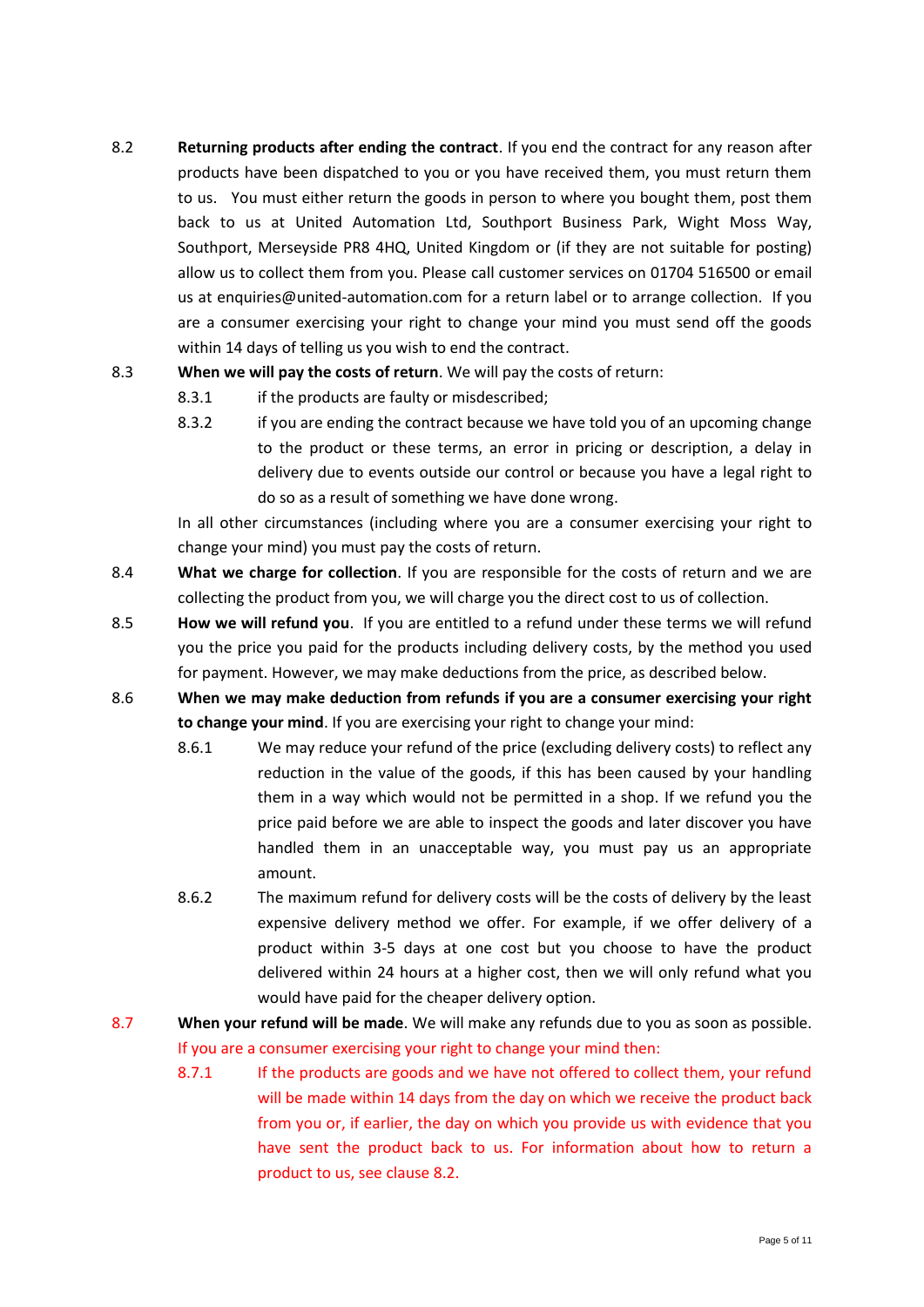# 8.7.2 In all other cases, your refund will be made within 14 days of your telling us you have changed your mind.

### **9. Our rights to end the contract**

- <span id="page-5-2"></span>9.1 **We may end the contract if you break it**. We may end the contract for a product at any time by writing to you if:
	- 9.1.1 you do not make any payment to us when it is due and you still do not make payment within 14 days of us reminding you that payment is due;
	- 9.1.2 you do not, within a reasonable time of us asking for it, provide us with information that is necessary for us to provide the products; or
	- 9.1.3 you do not, within a reasonable time, allow us to deliver the products to you or collect them from us.
- <span id="page-5-0"></span>9.2 **You must compensate us if you break the contract**. If we end the contract in the situations set out in clause [9.1](#page-5-2) we will refund any money you have paid in advance for products we have not provided but we may deduct or charge you reasonable compensation for the net costs we will incur as a result of your breaking the contract.
- 9.3 **We may withdraw the product**. We may write to you to let you know that we are going to stop providing the product. If you have ordered a product that we are going to stop providing, we will let you know at least one week in advance of our stopping the supply of the product and will refund any sums you have paid in advance for products which will not be provided.

### **10. If there is a problem with the product**

**How to tell us about problems**. The Customer must examine the Goods immediately upon delivery and within 7 days thereafter notify the Company in writing of any discrepancy's. If you have any questions or complaints about the product, please contact us. You can telephone our customer service team at 01704 516500 or write to us a[t enquiries@united](mailto:enquiries@united-automation.com)[automation.com](mailto:enquiries@united-automation.com) or at United Automation Ltd, Southport Business Park, Wight Moss Way, Southport, Merseyside PR8 4HQ, United Kingdom.

#### <span id="page-5-1"></span>**11. Your rights in respect of defective products if you are a consumer**

11.1 If you are a consumer we are under a legal duty to supply products that are in conformity with this contract. See the box below for a summary of your key legal rights in relation to the products. Nothing in these terms will affect your legal rights.

#### **Summary of your key legal rights**

This is a summary of your key legal rights. These are subject to certain exceptions. For detailed information please visit the Citizens Advice website www.adviceguide.org.uk or call 03454 04 05 06.

If your product is **goods**, for example a component, the Consumer Rights Act 2015 says goods must be as described, fit for purpose and of satisfactory quality. During the expected lifespan of your product your legal rights entitle you to the following:

up to 30 days: if your goods are faulty, then you can get an immediate refund.

up to six months: if your goods can't be repaired or replaced, then you're entitled to a full refund, in most cases.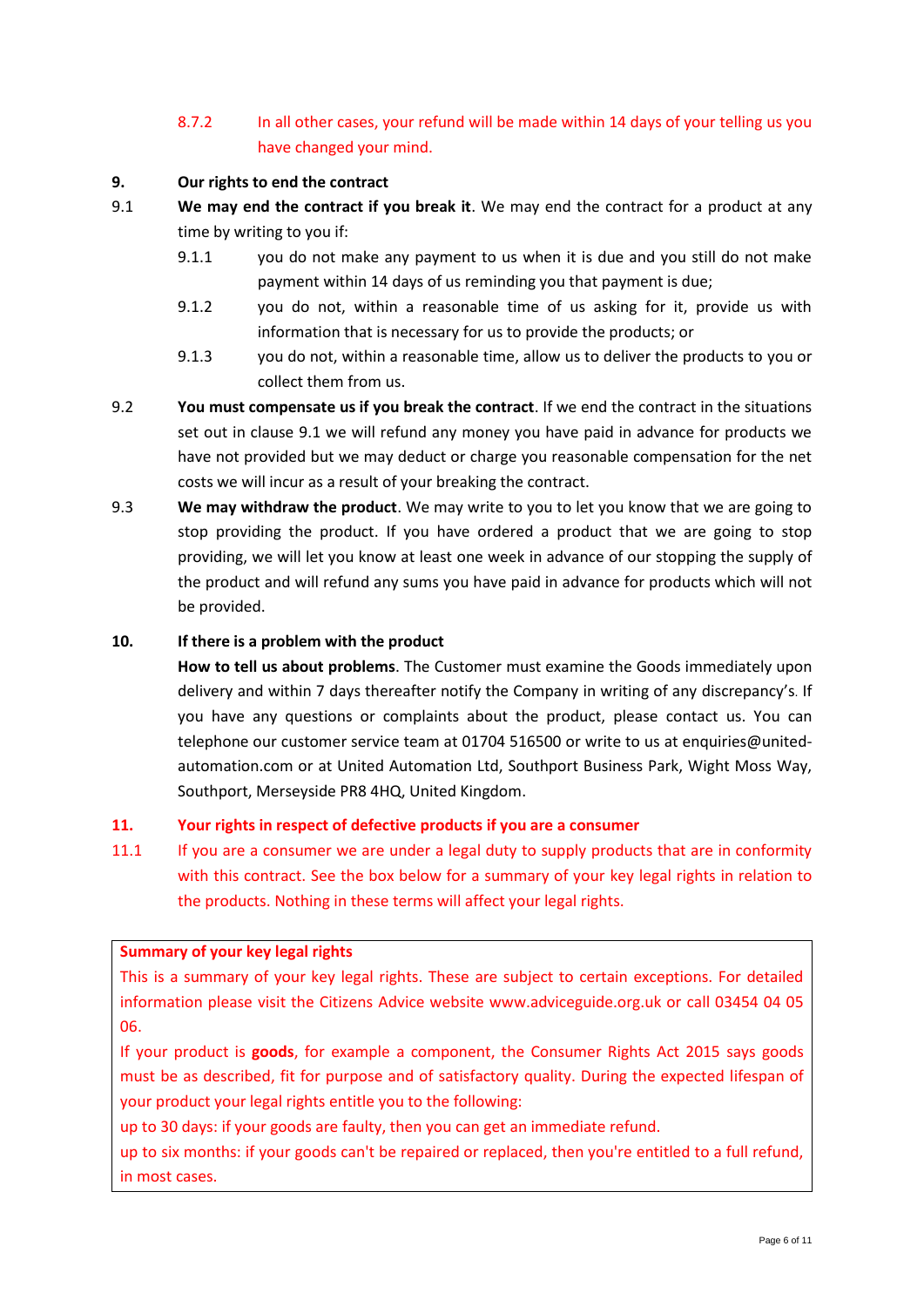up to twelve months: if your goods do not last a reasonable length of time you may be entitled to some money back.

See also clause [7.3.](#page-3-0)

11.2 **Your obligation to return rejected products**. If you wish to exercise your legal rights to reject products you must either return them in person to where you bought them, post them back to us or (if they are not suitable for posting) allow us to collect them from you. We will pay the costs of postage or collection. Please call customer services on 01704 516500 or email us at enquiries@united-automation.com for a return label or to arrange collection.

### <span id="page-6-0"></span>**12. Your rights in respect of defective products if you are a business**

- <span id="page-6-2"></span>12.1 If you are a business customer we warrant that on delivery, any products which are goods shall:
	- 12.1.1 conform in all material respects with their description;
	- 12.1.2 be free from material defects in design, material and workmanship;
	- 12.1.3 be of satisfactory quality (within the meaning of the Sale of Goods Act 1979); and
	- 12.1.4 be fit for any purpose held out by us.
- <span id="page-6-4"></span><span id="page-6-3"></span>12.2 Subject to claus[e 12.3,](#page-6-1) if:
	- 12.2.1 you give us notice in writing within a reasonable time of discovery that a product does not comply with the warranty set out in clause [12.1;](#page-6-2)
	- 12.2.2 we are given a reasonable opportunity of examining such product; and
	- 12.2.3 you return such product to us at your cost, we shall, at our option, repair or replace the defective product, or refund the price of the defective product in full.
- <span id="page-6-1"></span>12.3 We will not be liable for a product's failure to comply with the warranty in clause [12.1](#page-6-2) if:
	- 12.3.1 you make any further use of such product after giving a notice in accordance with clause [12.2.1;](#page-6-3)
		- 12.3.2 the defect arises because you failed to follow our oral or written instructions as to the storage, installation, commissioning, use or maintenance of the product or (if there are none) good trade practice;
		- 12.3.3 the defect arises as a result of us following any drawing, design or specification supplied by you;
		- 12.3.4 you alter or repair the product without our written consent; or
		- 12.3.5 the defect arises as a result of fair wear and tear, wilful damage, negligence, or abnormal working conditions.
- 12.4 Except as provided in this clause [12,](#page-6-0) we shall have no liability to you in respect of a product's failure to comply with the warranty set out in clause [12.1.](#page-6-2)
- 12.5 These terms shall apply to any repaired or replacement products supplied by us under clause [12.2.](#page-6-4)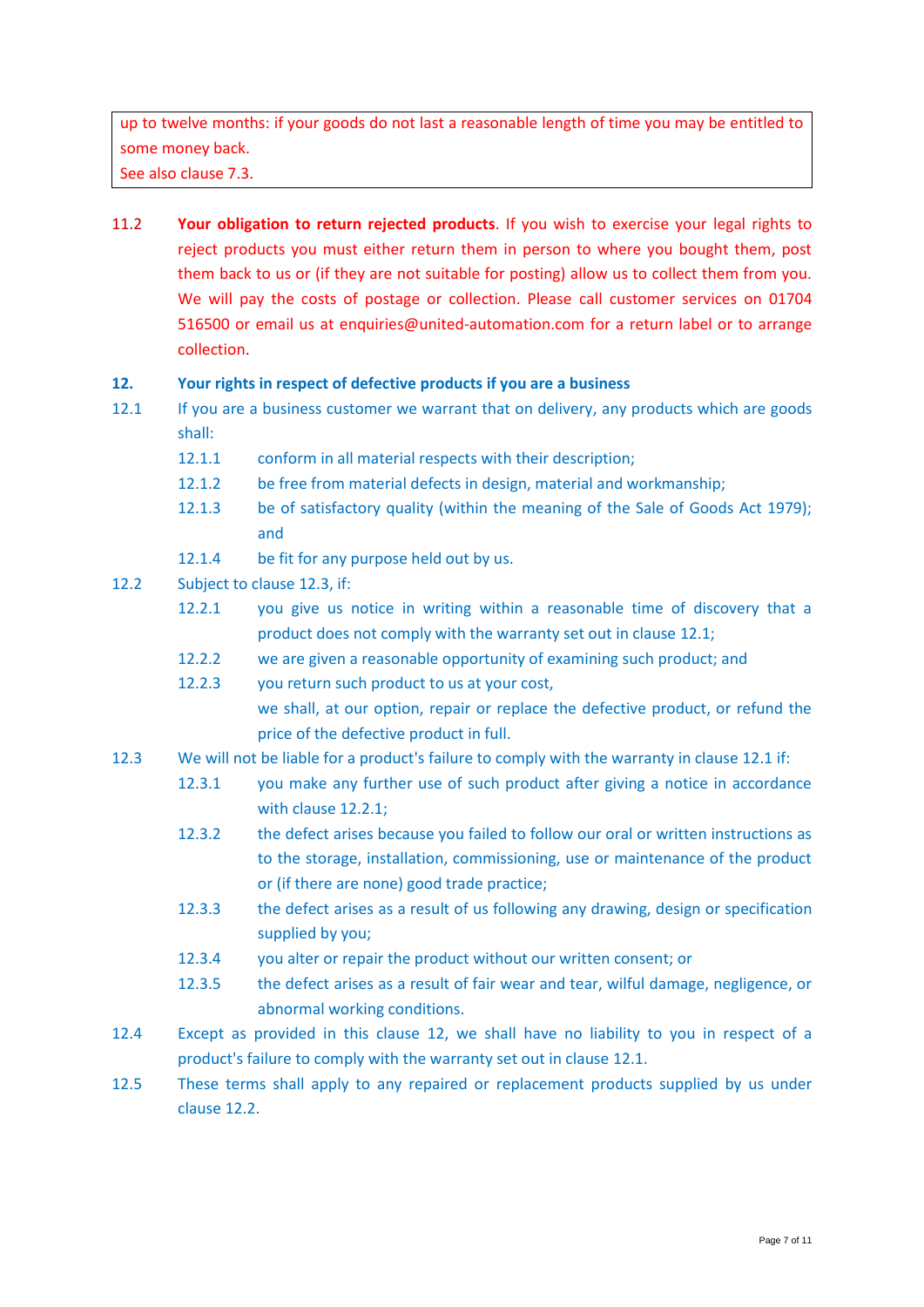#### **13. Indemnification**

- 13.1 Seller will indemnify United Automation against, and hold it harmless from, any cost, loss, damage, or liability (including reasonable solicitors fees) arising from or related to Seller's (i) breach of any representation or warranty in this Agreement, (ii) conduct, or (iii) the failure, or alleged failure of the Products as manufactured and sold to United Automation to fully comply with all applicable laws, standards, codes, specifications and regulations or to be suitable or resale or other distribution by United Automation as contemplated by this Agreement. All warranty and indemnification provisions of this Agreement will survive the termination hereof.
- 13.2 Seller will indemnify, defend and otherwise hold harmless United Automation, its affiliates and its customers or buyers from all cost, loss, damage or liability arising from any proceeding or claim brought or asserted against United Automation, its affiliates, customers or buyers to the extent such proceeding or claim is based on an allegation that the Products, or any part thereof, or their distribution or use infringe any patent, copyright, trademark, trade secret, right in a mask work, or any similar claim, if United Automation notifies Seller of any such proceeding or claim promptly after it becomes known and provides all the assistance and cooperation to Seller that is reasonably requested. Seller will not be liable to United Automation under this section 9.2 to the extent that any claim is based on a use for which the Product or part was not designed (as provided in provided specifications) or an alteration of the Product by United Automation or at United Automation's direction, which caused the infringement.

#### **14. Price and payment**

- 14.1 **Where to find the price for the product**. The price of the product (which includes VAT) will be the price indicated on the order pages when you placed your order. We take all reasonable care to ensure that the price of the product advised to you is correct. However please see clause [14.2](#page-7-0) for what happens if we discover an error in the price of the product you order.
- <span id="page-7-0"></span>14.2 **What happens if we got the price wrong**. It is always possible that, despite our best efforts, some of the products we sell may be incorrectly priced. We will normally check prices before accepting your order so that, where the product's correct price at your order date is less than our stated price at your order date, we will charge the lower amount. If the product's correct price at your order date is higher than the price stated to you, we will contact you for your instructions before we accept your order. If we accept and process your order where a pricing error is obvious and unmistakeable and could reasonably have been recognised by you as a mispricing, we may end the contract, refund you any sums you have paid and require the return of any goods provided to you.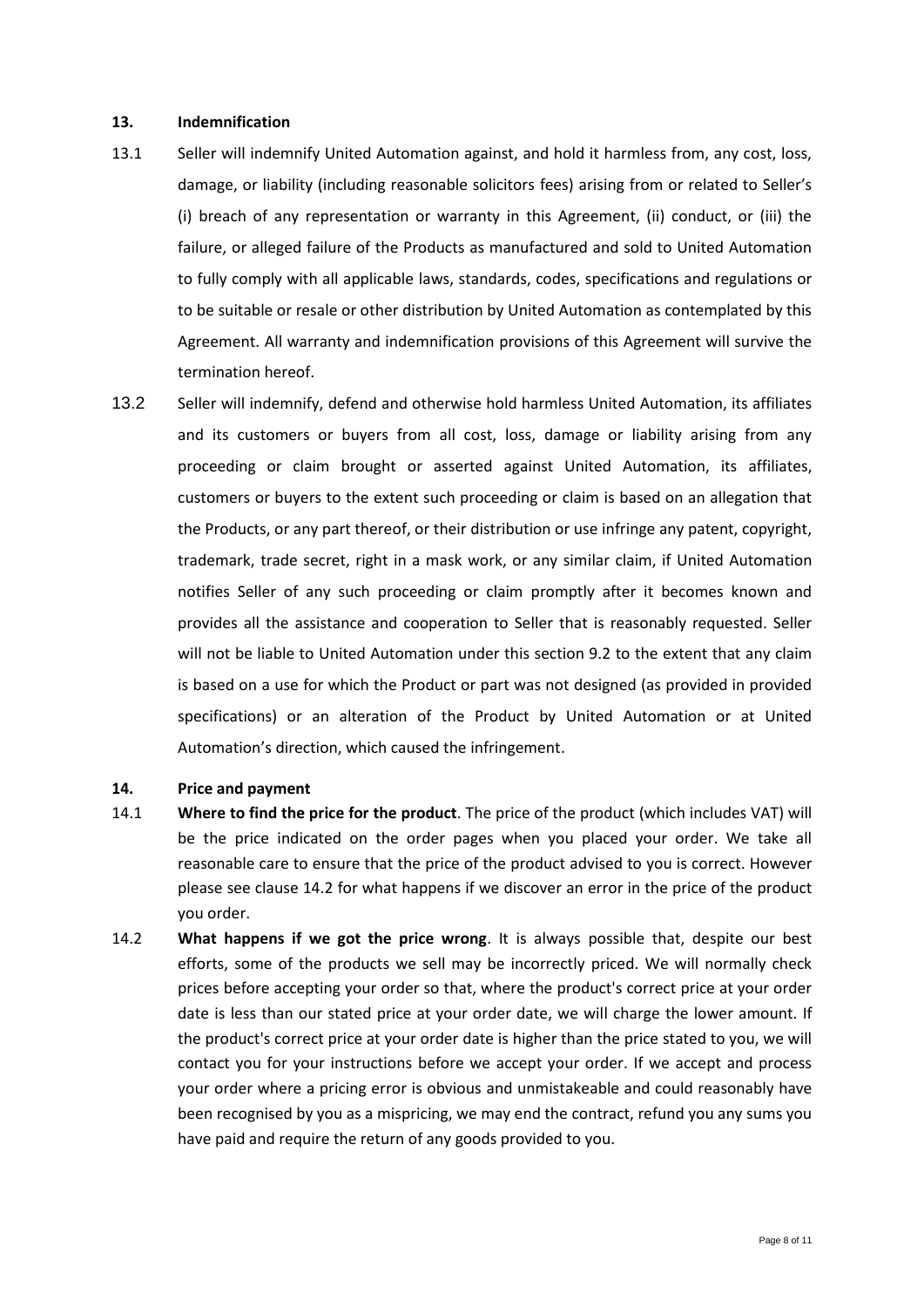- 14.3 **When you must pay and how you must pay**. We accept payment with Paypal. You must pay for the products before we dispatch them. We will not charge your credit or debit card or Paypal account until we dispatch the products to you.
- 14.4 **Our right of set-off if you are a business customer**. If you are a business customer you must pay all amounts due to us under these terms in full without any set-off, counterclaim, deduction or withholding (other than any deduction or withholding of tax as required by law).
- 14.5 **We can charge interest if you pay late**. If you do not make any payment to us by the due date we may charge interest to you on the overdue amount at the rate of 4% a year above the base lending rate of Barclays Bank plc from time to time. This interest shall accrue on a daily basis from the due date until the date of actual payment of the overdue amount, whether before or after judgment. You must pay us interest together with any overdue amount.
- **15. Our responsibility for loss or damage suffered by you if you are a consumer**
- 15.1 **We are responsible to you for foreseeable loss and damage caused by us**. If we fail to comply with these terms, we are responsible for loss or damage you suffer that is a foreseeable result of our breaking this contract or our failing to use reasonable care and skill, but we are not responsible for any loss or damage that is not foreseeable. Loss or damage is foreseeable if either it is obvious that it will happen or if, at the time the contract was made, both we and you knew it might happen, for example, if you discussed it with us during the sales process.
- 15.2 **We do not exclude or limit in any way our liability to you where it would be unlawful to do so**. This includes liability for death or personal injury caused by our negligence or the negligence of our employees, agents or subcontractors; for fraud or fraudulent misrepresentation; for breach of your legal rights in relation to the products as summarised at clause 11.1 and for defective products under the Consumer Protection Act 1987.
- 15.3 **We are not liable for business losses**. If you are a consumer we only supply the products for to you for domestic and private use. If you use the products for any commercial, business or re-sale purpose our liability to you will be limited as set out in clause 16.

# **16. Our responsibility for loss or damage suffered by you if you are a business**

- 16.1 Nothing in these terms shall limit or exclude our liability for:
	- 16.1.1 death or personal injury caused by our negligence, or the negligence of our employees, agents or subcontractors (as applicable);
	- 16.1.2 fraud or fraudulent misrepresentation;
	- 16.1.3 breach of the terms implied by section 12 of the Sale of Goods Act 1979 or section 2 of the Supply of Goods and Services Act 1982;
	- 16.1.4 defective products under the Consumer Protection Act 1987; or
	- 16.1.5 any matter in respect of which it would be unlawful for us to exclude or restrict liability.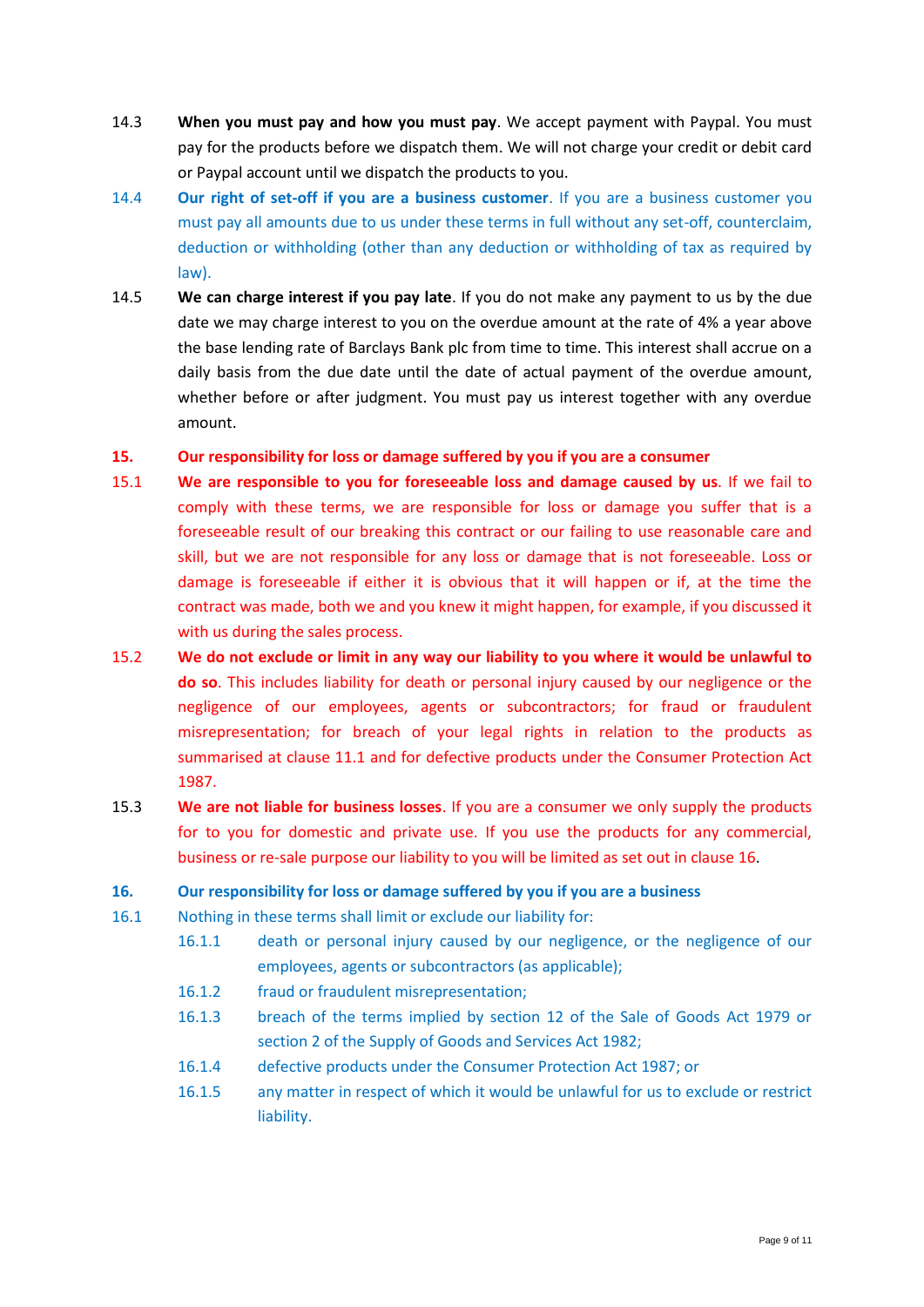- 16.2 Except to the extent expressly stated in clause 12.1 all terms implied by sections 13 to 15 of the Sale of Goods Act 1979 and sections 3 to 5 of the Supply of Goods and Services Act 1982 are excluded.
- 16.3 Subject to clause 16.1:
	- 16.3.1 we shall not be liable to you, whether in contract, tort (including negligence), breach of statutory duty, or otherwise, for any loss of profit, or any indirect or consequential loss arising under or in connection with any contract between us; and
	- 16.3.2 our total liability to you for all other losses arising under or in connection with any contract between us, whether in contract, tort (including negligence), breach of statutory duty, or otherwise, shall be limited to one hundred and ten per cent (110%) of the total sums paid by you for products under such contract.

# **17. How we may use your personal information**

- 17.1 **How we will use your personal information**. We will use the personal information you provide to us:
	- 17.1.1 to supply the products to you;
	- 17.1.2 to process your payment for the products; and
	- 17.1.3 if you agreed to this during the order process, to give you information about similar products that we provide, but you may stop receiving this at any time by contacting us.
- 17.2 **We will only give your personal information to other third parties where the law either requires or allows us to do so**.

# **18. Other important terms**

- 18.1 **We may transfer this Agreement to someone else**. We may transfer our rights and obligations under these terms to another organisation. We will always tell you in writing if this happens and we will ensure that the transfer will not affect your rights under the contract.
- 18.2 **You need our consent to transfer your rights to someone else (except that you can always transfer our guarantee)**. You may only transfer your rights or your obligations under these terms to another person if we agree to this in writing.
- 18.3 **Nobody else has any rights under this contract (except someone you pass your guarantee on to**). This contract is between you and us. No other person shall have any rights to enforce any of its terms.
- 18.4 **If a court finds part of this contract illegal, the rest will continue in force**. Each of the paragraphs of these terms operates separately. If any court or relevant authority decides that any of them are unlawful, the remaining paragraphs will remain in full force and effect.
- 18.5 **Even if we delay in enforcing this contract, we can still enforce it later**. If we do not insist immediately that you do anything you are required to do under these terms, or if we delay in taking steps against you in respect of your breaking this contract, that will not mean that you do not have to do those things and it will not prevent us taking steps against you at a